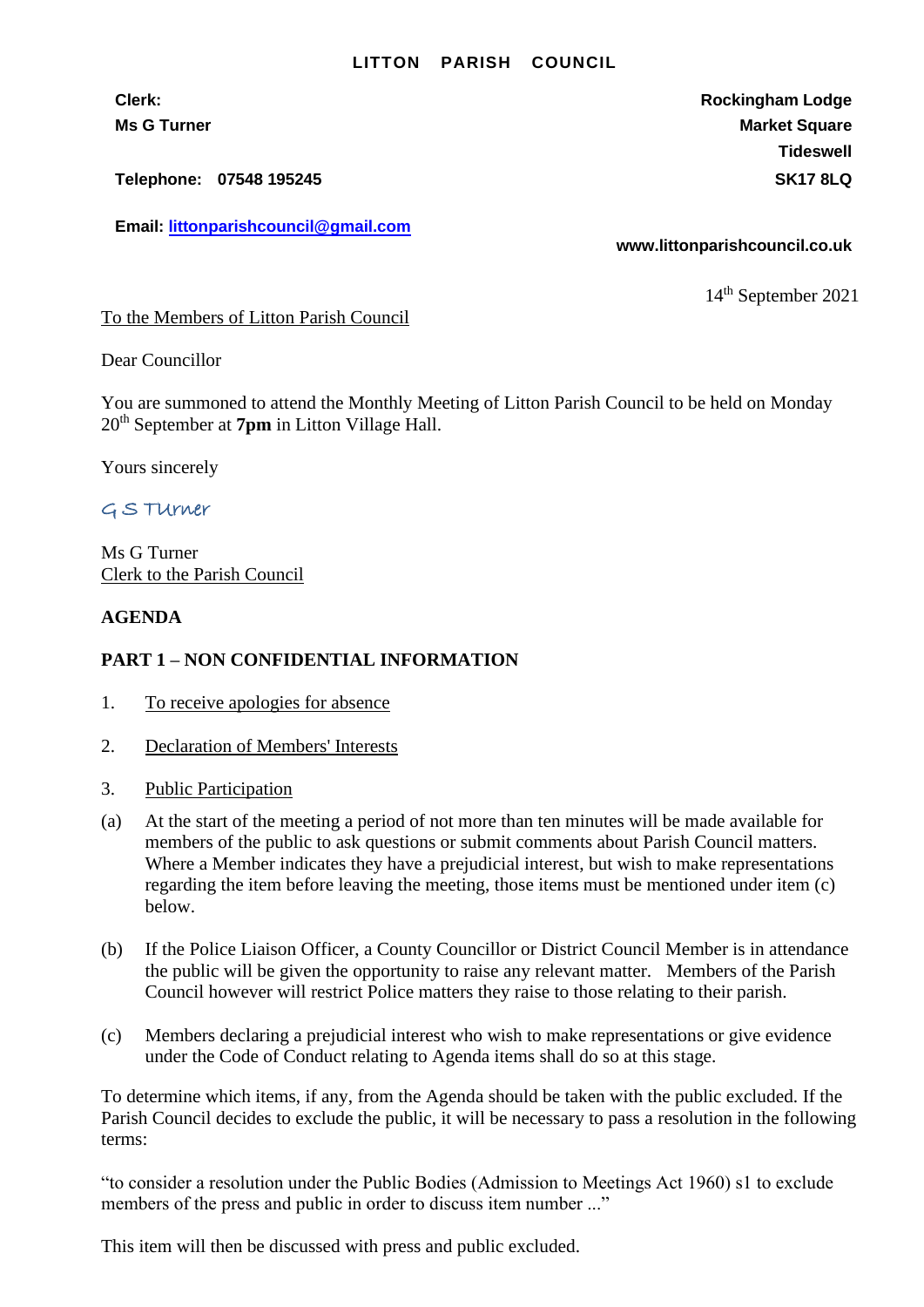- 4. To confirm the minutes of the Monthly Meeting held on  $19<sup>th</sup>$  July 2021
- 5. Actions from the minutes

2275 Turning space in Litton for service bus (GR/KO) 2357 Repainting the Phone Box in Litton (All) 2379 Report on condition of benches and flower tubs (All) 2392 Trees (NG) 2393 Undulation of the graves at the cemetery and spraying of cemetery path (NG) 2405 Litton Playground Refurbishments (RR/GR) 2407 Request for weight restriction through Litton (KO) (see email from DCC attached) 2408 Cutting of roadside verges in the parish (GR)

- 6. Use and electrics in Litton Phone Box
- 7. War Memorial
- 8. Christmas trees and lights switch on
- 9. Electric car charging points at Cressbrook
- 10. Wall at Memorial Playing Field
- 11. Cressbrook Gateway signage (see email attached)
- 12. Remembrance Wreath
- 13. Planning Applications Application Number **-** NP/DDD/0921/0964 **-** Anchor Inn, Washhouse Bottom, Tideswell Erection of single storey side extension; new patio, retaining wall and railings and steps; and infilling existing window.
- 14. Finance (Clerk) Accounts for Payment (to follow via email)
- 15. Correspondence Correspondence received by Clerk since the last Council Meeting.

T&DEG next meeting Time is of the Essence - Wednesday 22<sup>nd</sup> September at 7.45pm via Zoom The focus of the meeting is on reducing our own use of plastics

DALC– Basic Survey & Tree Inspection training Councillor resignation Police & Crime Commissioner's - Antisocial Behaviour Grant

# **PART 2 – MATTERS TO BE DISCUSSED FOLLOWING THE EXCLUSION OF THE PRESSS AND PUBLIC under Public Bodies (Admission to Meetings) Act 1960 s1 on the grounds that publicity would be prejudicial to the public interest by reason of the confidential nature of the business to be transacted.**

2281 Vehicular access across the village greens (All)

Date of Next Meeting  $18<sup>th</sup>$  October 2021 at Litton Village Hall